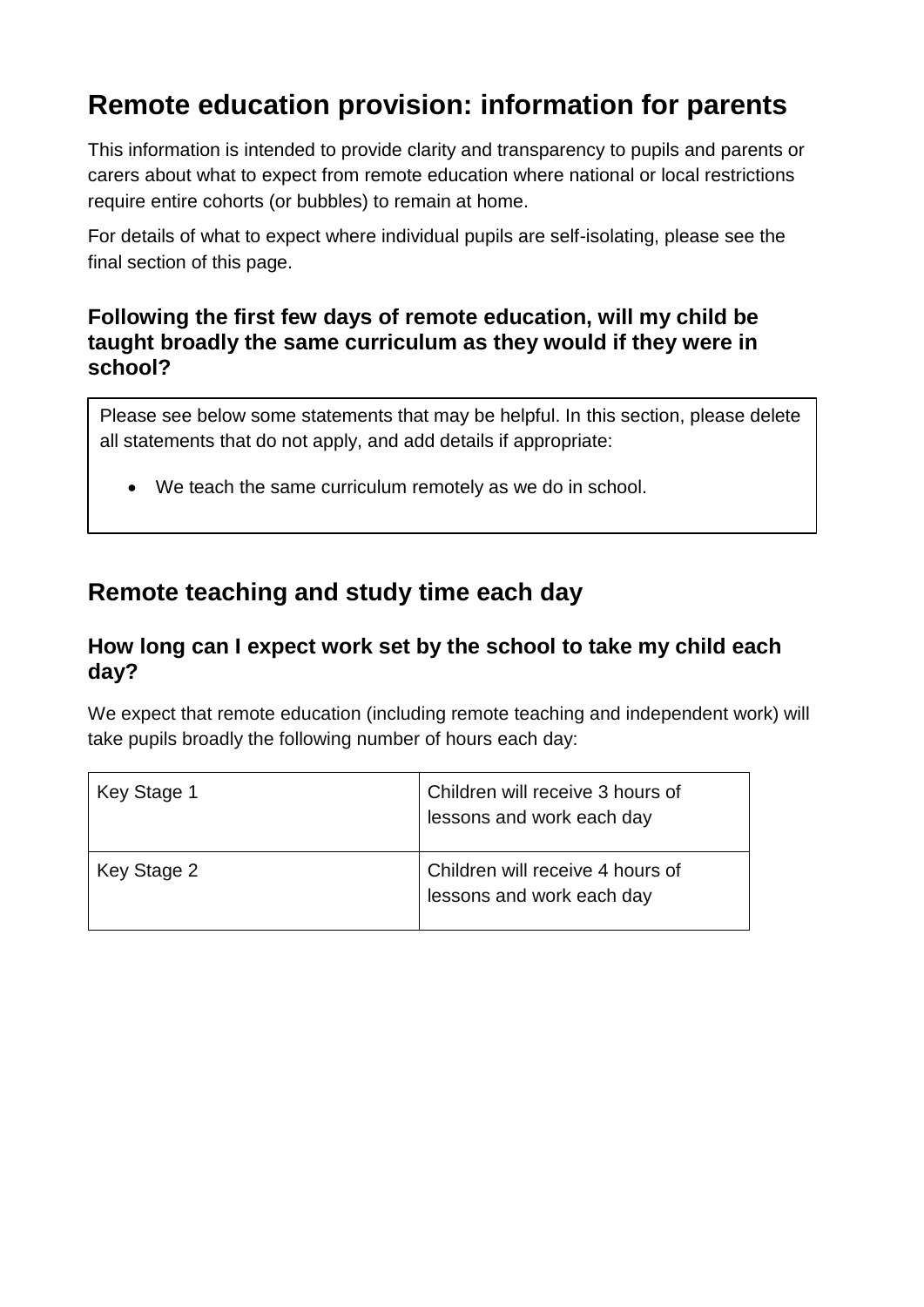## **Accessing remote education**

## **How will my child access any online remote education you are providing?**

We will use Google classroom as the platform to support the process of online learning, lessons will be posted on here for children to access.

## **If my child does not have digital or online access at home, how will you support them to access remote education?**

We recognise that some pupils may not have suitable online access at home. We take the following approaches to support those pupils to access remote education:

- Parents should contact the school if they require devices to support their children with online learning.
- We will supply chrome books these are familiar to the children as they use these in school
- When a device is requested we will organise how the device will be got to you, in many cases we will be able to deliver the device to you.
- For pupils who struggle with access to the internet as they do not have sufficient broadband again please contact school and we will advise about alternatives.

## **How will my child be taught remotely?**

We use a combination of the following approaches to teach pupils remotely:

- Recorded teaching (Oak National Academy lessons, and White Rose)
- Worksheets and presentation
- We will also use Purple Mash, Spelling Frame and Times Table Rock stars these will all be available through your child's emoji login through Wonde (these instructions have been sent to all parents.)
- Children who have access problems, should as passwords or difficulty logging in. Please in the first instance contact the school office who will be able to offer support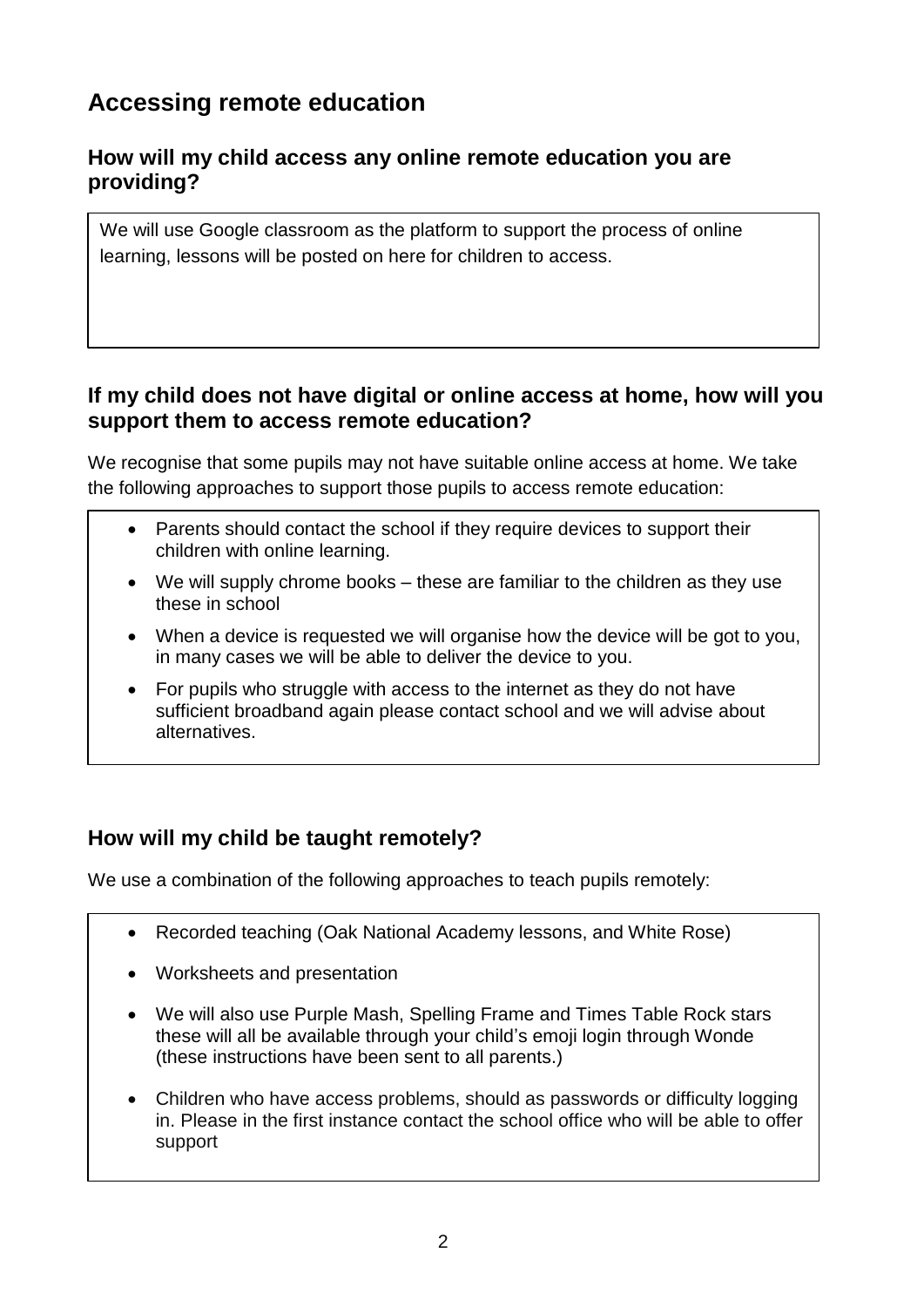## **Engagement and feedback**

## **What are your expectations for my child's engagement and the support that we as parents and carers should provide at home?**

- We would ask that pupils complete as much work as possible and submit this through Google classroom.
- We understand that for some parents they would like their child to do the work on paper – this is fine, but please make your teacher aware of this and this can be sent in or brought in with your child at the end of lockdown
- We would ask that parents set a routine for their child each day, but one that is manageable for you family.

#### **How will you check whether my child is engaging with their work and how will I be informed if there are concerns?**

- Teachers will be monitoring Google classroom throughout the day and will respond where appropriate.
- Teachers will set up google meets twice weekly these will enable teachers to check in with children and how they are managing with the work. They will also share a story with the children at this time
- Where children are seen not to be engaging by submitting work and do not come to the twice weekly meets, the teacher will make a phone call.

## **How will you assess my child's work and progress?**

Feedback can take many forms and may not always mean extensive written comments for individual children. For example, whole-class feedback or quizzes marked automatically via digital platforms are also valid and effective methods, amongst many others. Our approach to feeding back on pupil work is as follows:

- At the end of each week pupils/parents will be asked to complete a feedback form about their work.
- Once received teachers will use the same form to respond to the pupil and offer support where necessary and signpost them to appropriate additional resources